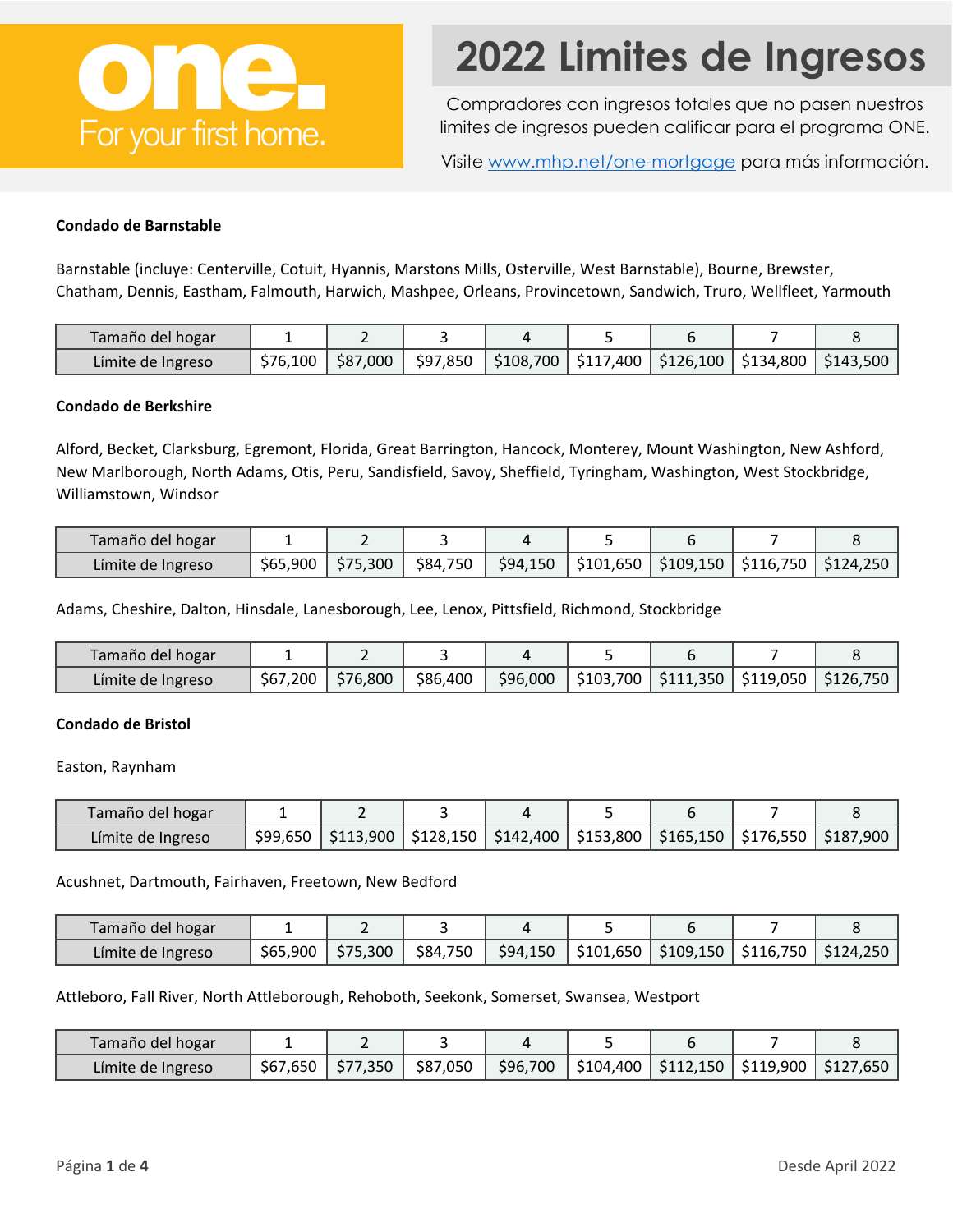| Tamaño del hogar  |          |  |                                                                                  |  |  |
|-------------------|----------|--|----------------------------------------------------------------------------------|--|--|
| Límite de Ingreso | \$78.150 |  | \$89,350   \$100,550   \$111,700   \$120,600   \$129,550   \$138,500   \$147,400 |  |  |

## **Condado de Dukes**

Aquinnah, Chilmark, Edgartown, Gosnold, Oak Bluffs, Tisbury, West Tisbury

| Tamaño del hogar  |          |          |                                                                       |  |  |
|-------------------|----------|----------|-----------------------------------------------------------------------|--|--|
| Límite de Ingreso | \$82,650 | \$94,500 | \$106,300   \$118,100   \$127,550   \$137,000   \$146,450   \$155,900 |  |  |

## **Condado de Essex**

Amesbury, Beverly, Danvers, Essex, Gloucester, Hamilton, Ipswich, Lynn, Lynnfield, Manchester by the Sea, Marblehead, Middleton, Nahant, Newbury, Newburyport, Peabody, Rockport, Rowley, Salem, Salisbury, Saugus, Swampscott, Topsfield, Wenham

| Tamaño del hogar  |  |                                                                                        |  |  |
|-------------------|--|----------------------------------------------------------------------------------------|--|--|
| Límite de Ingreso |  | $$98,150$ $$112,150$ $$126,150$ $$140,200$ $$151,400$ $$162,600$ $$173,850$ $$185,050$ |  |  |

Andover, Boxford, Georgetown, Groveland, Haverhill, Lawrence, Merrimac, Methuen, North Andover, West Newbury

| Tamaño del hogar  |          |                                                                                              |  |  |  |
|-------------------|----------|----------------------------------------------------------------------------------------------|--|--|--|
| Límite de Ingreso | \$80,550 | $\frac{1}{2}$ 92,050   \$103,550   \$115,100   \$124,300   \$133,500   \$142,650   \$151,900 |  |  |  |

## **Condado de Franklin**

Ashfield, Bernardston, Buckland, Charlemont, Colrain, Conway, Deerfield, Erving, Gill, Greenfield, Hawley, Heath, Leverett, Leyden, Monroe, Montague, New Salem, Northfield, Orange, Rowe, Shelburne, Shutesbury, Sunderland, Warwick, Wendell, Whately

| Tamaño del hogar  |          |          |          |          |                                               |  |
|-------------------|----------|----------|----------|----------|-----------------------------------------------|--|
| Límite de Ingreso | \$65,900 | \$75,300 | \$84,750 | \$94,150 | \$101,650   \$109,150   \$116,750   \$124,250 |  |

## **Condado de Hampden**

Agawam, Blandford, Brimfield, Chester, Chicopee, East Longmeadow, Granville, Hampden, Holland, Holyoke, Longmeadow, Ludlow, Monson, Montgomery, Palmer, Russell, Southwick, Springfield, Tolland, Wales, Westfield, West Springfield, Wilbraham

| Tamaño del hogar  |          |          |          |          |                                               |  |
|-------------------|----------|----------|----------|----------|-----------------------------------------------|--|
| Límite de Ingreso | \$65,900 | \$75,300 | \$84,750 | \$94,150 | \$101,650   \$109,150   \$116,750   \$124,250 |  |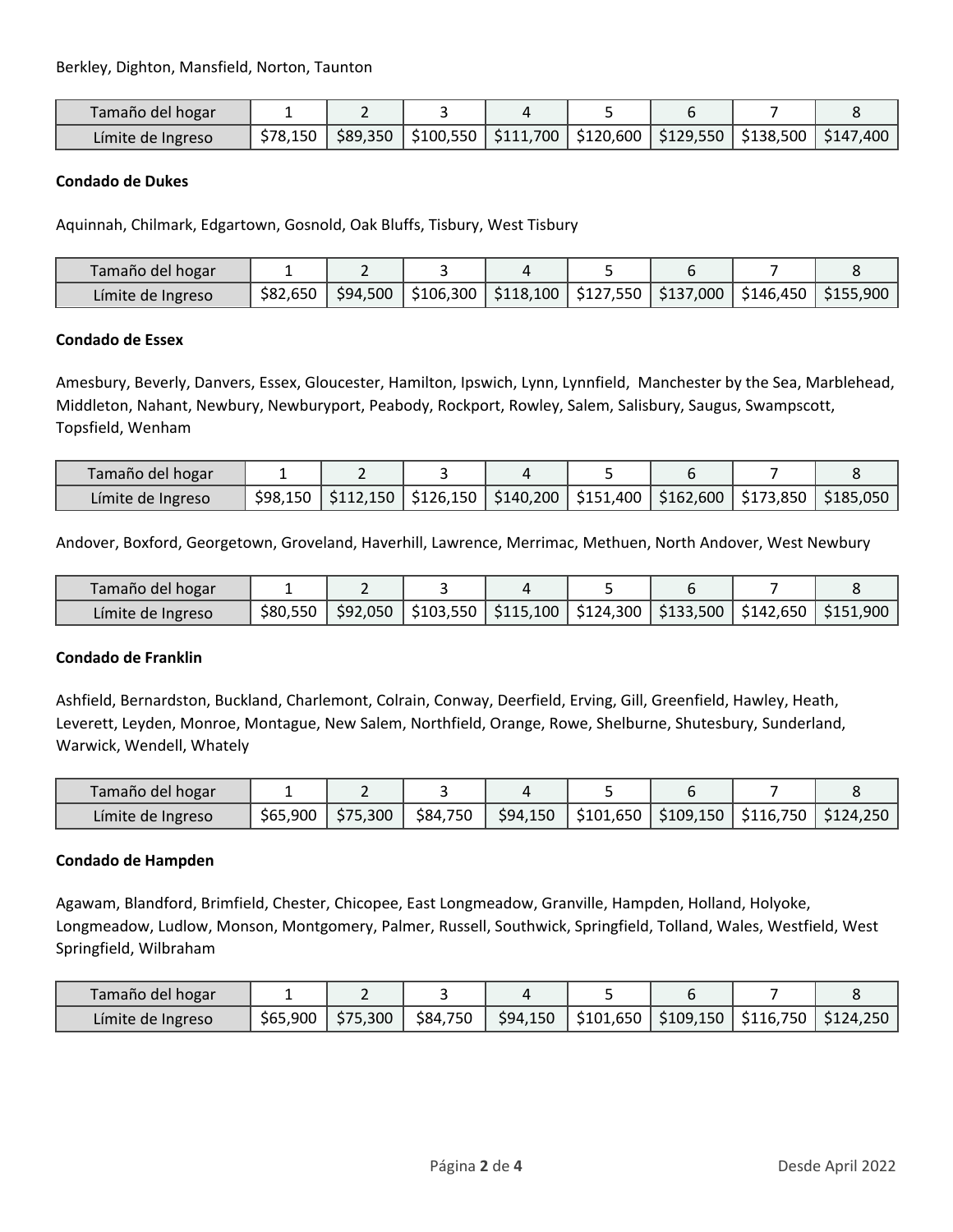# **Condado de Hampshire**

Amherst, Belchertown, Chesterfield, Cummington, Easthampton, Goshen, Granby, Hadley, Hatfield, Huntington, Middlefield, Northampton, Pelham, Plainfield, Southampton, South Hadley, Ware, Westhampton, Williamsburg, Worthington

| Tamaño del hogar  |                     |            |  |                                                          |  |
|-------------------|---------------------|------------|--|----------------------------------------------------------|--|
| Límite de Ingreso | \$65,900   \$75,300 | \$84,750 ∥ |  | \$94,150   \$101,650   \$109,150   \$116,750   \$124,250 |  |

## **Condado de Middlesex**

Acton, Arlington, Ashby, Ashland, Ayer, Bedford, Belmont, Boxborough, Burlington, Cambridge, Carlisle, Concord, Everett, Framingham, Holliston, Hopkinton, Hudson, Lexington, Lincoln, Littleton, Malden, Marlborough, Maynard, Medford, Melrose, Natick, Newton, North Reading, Reading, Sherborn, Shirley, Somerville, Stoneham, Stow, Sudbury, Townsend, Wakefield, Waltham, Watertown, Wayland, Weston, Wilmington, Winchester, Woburn

| Tamaño del hogar  |          |  |                                    |                                         |                                           |
|-------------------|----------|--|------------------------------------|-----------------------------------------|-------------------------------------------|
| Límite de Ingreso | \$98.150 |  | $$112,150$   \$126,150   \$140,200 | │ \$151,400 │ \$162,600 │ \$173,850 │ │ | $^{\backprime}$ \$185,050 $^{\backprime}$ |

Billerica, Chelmsford, Dracut, Dunstable, Groton, Lowell, Pepperell, Tewksbury, Tyngsborough, Westford

| Tamaño del hogar  |          |  |                                                                                                                                                                |  |  |
|-------------------|----------|--|----------------------------------------------------------------------------------------------------------------------------------------------------------------|--|--|
| Límite de Ingreso | \$88.350 |  | $\frac{1}{2}101,000$   $\frac{1}{2}113,600$   $\frac{1}{2}126,250$   $\frac{1}{2}136,350$   $\frac{1}{2}146,500$   $\frac{1}{2}156,550$   $\frac{1}{2}166,650$ |  |  |

## **Condado de Nantucket**

Nantucket

| Tamaño del hogar  |          |          |  |  |                                                                         |
|-------------------|----------|----------|--|--|-------------------------------------------------------------------------|
| Límite de Ingreso | \$82.550 | \$94,300 |  |  | \$106,100   \$117,900   \$127,300   \$136,750   \$146,150   \$155,600 ' |

## **Condado de Norfolk**

Bellingham, Braintree, Brookline, Canton, Cohasset, Dedham, Dover, Foxborough, Franklin, Holbrook, Medfield, Medway, Millis, Milton, Needham, Norfolk, Norwood, Plainville, Quincy, Randolph, Sharon, Stoughton, Walpole, Wellesley, Westwood, Weymouth, Wrentham

| Tamaño del hogar  |          |  |  |  |                                                                                                 |
|-------------------|----------|--|--|--|-------------------------------------------------------------------------------------------------|
| Límite de Ingreso | \$98,150 |  |  |  | $\frac{1}{2}$ \$112,150   \$126,150   \$140,200   \$151,400   \$162,600   \$173,850   \$185,050 |

Avon

| Tamaño del hogar  |          |           |                                                                       |  |  |
|-------------------|----------|-----------|-----------------------------------------------------------------------|--|--|
| Límite de Ingreso | \$78.150 | $$89,350$ | \$100,550   \$111,700   \$120,600   \$129,550   \$138,500   \$147,400 |  |  |